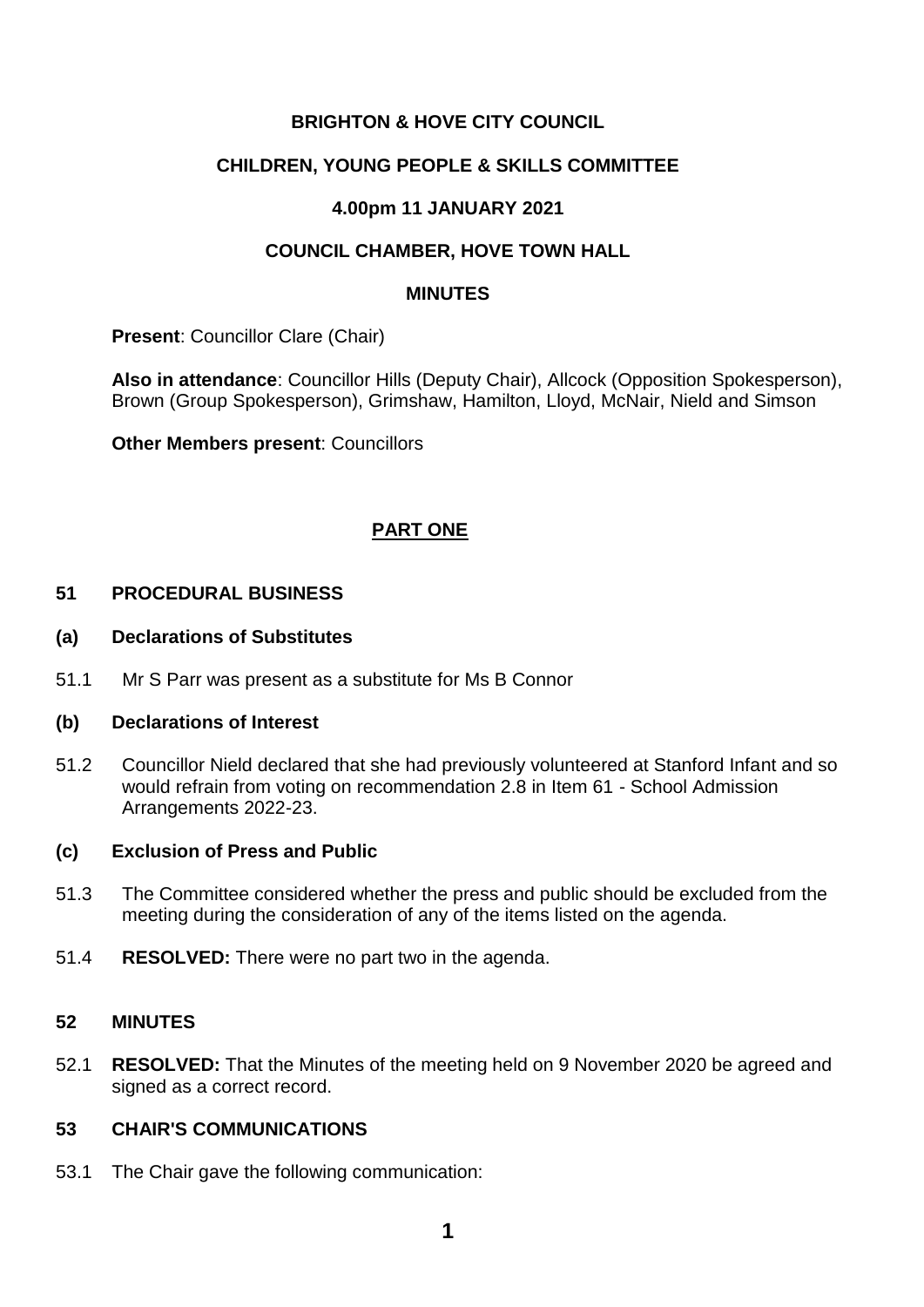Welcome to this virtual meeting of the Children Young People & Skills Committee. Please note that this meeting is being webcast and is capable of repeat viewing.

We have two addendums to the main agenda. Please note that Item 67A is an additional item regarding the Executive Director's use of Urgency Powers regarding Council Nurseries and that can be seen in Addendum 2.

On Saturday 2 January, Brighton and Hove City Council made the tough decision to advise our primary schools to close to all but vulnerable children and the children of key workers. We did this because we were worried about rising case numbers and that we wanted to protect our community. But we did this with concern – knowing that this would cause challenges to some families, particularly with short notice and that we may end up in the position that Greenwich Council did before Christmas, being challenged legally by Government.

On Sunday 3 January, the Government said schools were safe and on Andrew Marr, the Prime Minister issued a challenge to us. Just one day later, the Prime Minister issued a directive for all primary schools across England to close - after many primary schools had been open for just one day.

We said at the start that we were making the brave decision that Government weren't willing to make, based on concerns for safety, of staff, families and in recognition of the shocking rise in cases in our city. And we heard huge relief from our community when they did make that decision – and that we had made the call a few days earlier; given that the government's announcement meant children had gone into school and then back out again within 24 hours. Having reviewed the data on the rise in cases – at that time, telling us of an increase in cases across all ages and up to 700% increase since the end of the November lockdown. However we still felt there is inconsistency in the guidance and later in the week we made the decision to close council-run nurseries to all but vulnerable children and the children of key workers. The same justification for schools applied – we need to protect our wider community and the public health figures were showing it.

The figures for cases among 0-4 year olds were very similar to 5-9, but even if you weren't looking at the children themselves, it's about staff, its about families and it's about those in the community. It's about decision makers making the decisions needed to bring down rates of transmission, so we are ready to open when it is safe to do so.

As a council, we can do little about private early years providers. But we know many are concerned about the effect on the community from remaining open to all children. Sadly without support from Government, making this call will come at a financial cost to them.

I am grateful to Cllrs of all parties for their engagement over this issue. Cllr Allcock and I also wrote to the children's minister Vicky Ford, asking her to reconsider the government's decision to not advise early years providers to close and to not reimburse them as they did during the lockdown period last year.

As of yet, we are waiting for Government to change their mind on early years too. We may well see it in the coming days. Today, the Chief Medical Officer Chris Whitty said in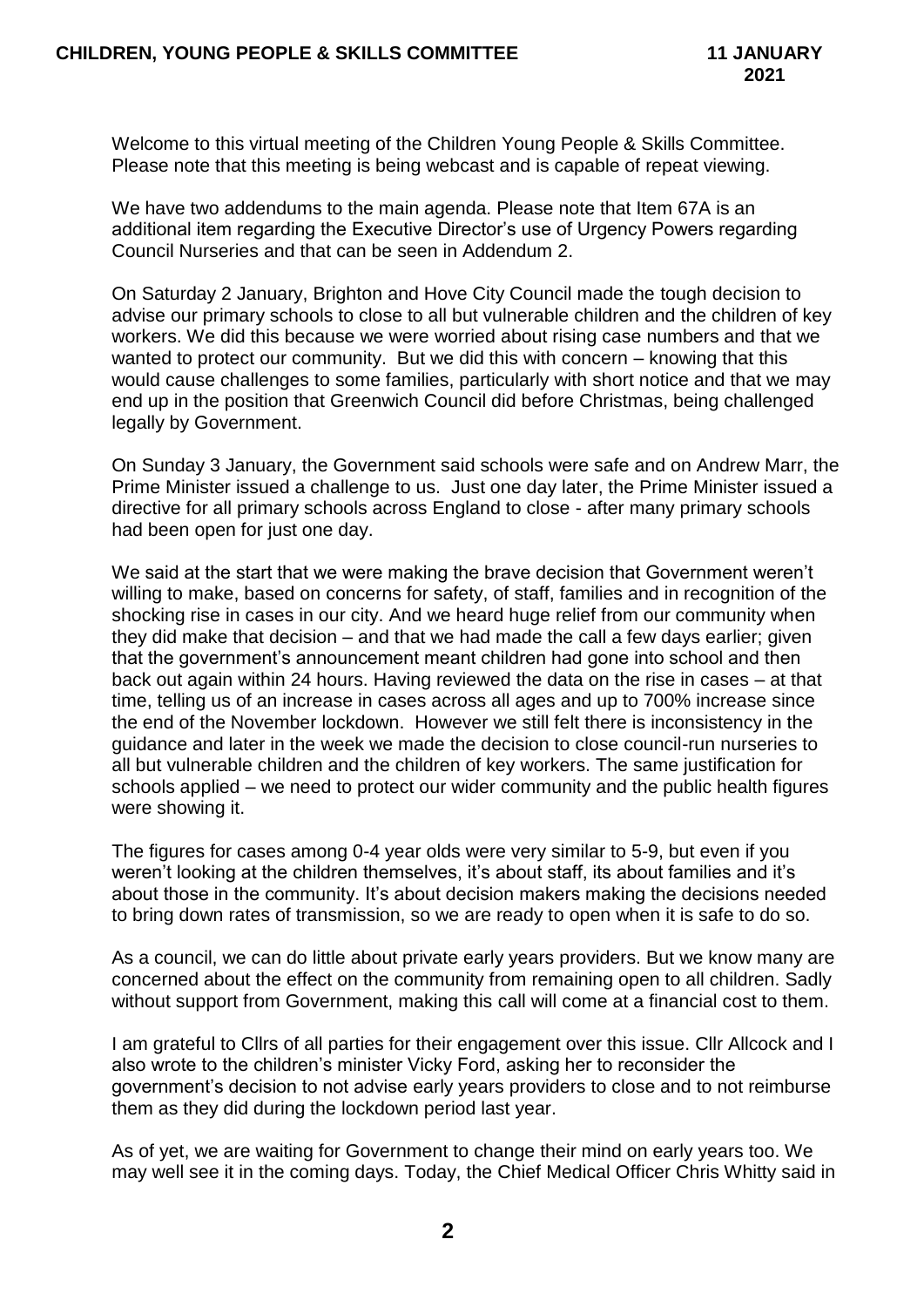the press that parents and carers should avoid sending children to nurseries where possible.

This is a testing time for families and we have also focused on ensuring provision is in place to support families in need through our approach. Government should do similar.

Similarly, you may recall that at the last committee I raised the situation with exams this year and green councillors had written to Government to ask them to cancel this years' examinations. We welcome the decision that has finally been made – as we will highlight in a joint notice of motion with the Labour Group today. But we advised in our letter that early notice was welcome to enable schools to prepare. Once again they delayed and delayed and delayed the right decision. We're still waiting on BTECs.

It shouldn't be up to local councils to have to challenge Government's decisions to make them do the right thing. The Government has received feedback from schools and unions about what measures – particularly around exams – would support students and school staff in combatting the virus.

Our focus locally is on managing the response to the virus and taking reasonable and effective measures to keep our community safe as far as we can. But sadly it has been repeatedly proven that we are left waiting for government guidance or action.

I want to thank Brighton and Hove City Council's education and skills team who have been supporting schools and early years providers through the many last-minute changes from Government over the last 9 months. And of course, the schools and providers themselves who have shown great resolve in tackling the pandemic and are now delivering high-quality online learning for most pupils, while still delivering face-toface learning for the children of critical workers and vulnerable children.

I wanted to highlight that members of this committee will spot there are two papers on today's agenda which relate to our social work provision. Coming in as chair, I felt that this committee needed this oversight of children open to social work – because there are many children who we are not corporate parents for, that we still support. Over the next few committees you will see more reports on this – and I hope that committee members use this opportunity to challenge and ask questions on what is a vital part of the work delivered by the families, children and learning directorate.

This agenda today has some papers which are emotive and difficult and involve councillors making tough decisions on behalf of the community. In particular, I know that many may be upset by decisions made on school admissions.

As Chair, I attended one consultation meeting for each school, and I want to thank colleagues on this committee who also attended various sessions. Councillors have also had oversight of all written responses to the consultation. Councillors on the school organisation working group in particular have poured over these tough decisions and weighed up all the responses. More than anything, we want to avoid closing a school – this is my absolute priority - and this is why we have taken this approach.

This is the last meeting of this committee ahead of all councillors meeting to set the budget in February. We as an administration have sought to prioritise avoiding the worst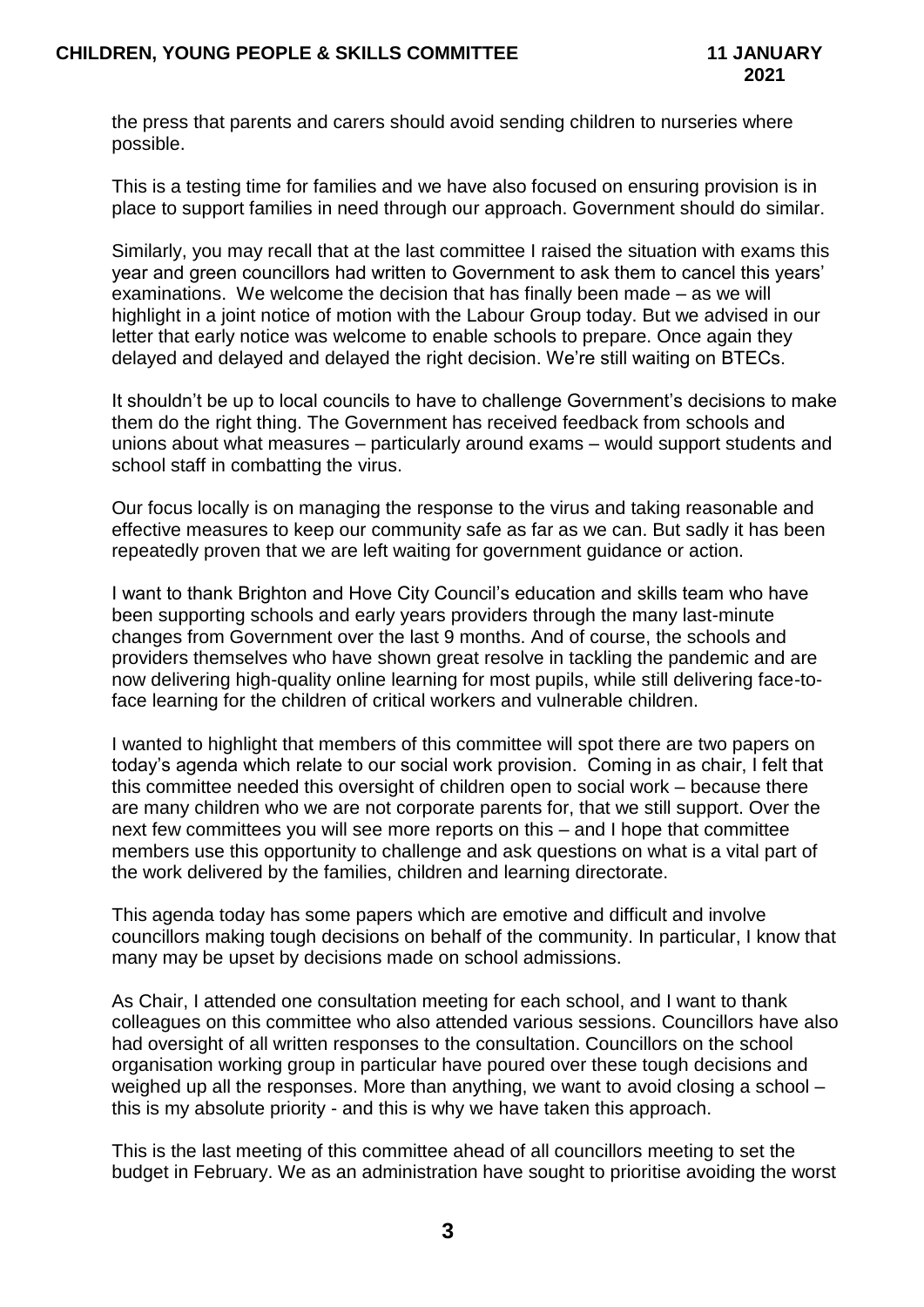of cuts to our city's children and families. This doesn't mean that there aren't any cuts in our directorate at all – but as our plans become clear over the coming weeks you will see that despite the inadequacies of Government funding, we are prioritising protecting the most vulnerable.

Many on this committee will know that youth engagement is of particular importance to me. So firstly, to welcome Ben Skinner and Louise Brown who are attending today on behalf of Brighton & Hove Youth Council and will present to us later on their work. But secondly to say that today, we look to be the first council to sign up to the Power of Youth Charter – something which is a real sign of our commitment to listening to young people. Work on listening to young people on decisions is never over – and I'd welcome thoughts from any young people themselves on the decisions we make and how we make them.

I'd finish by saying that if I have any further sway over the next decision that Government make, I'd ask them to consider releasing the Youth Investment Fund. Nearly 18 months ago they announced vital funding for youth services that they haven't yet delivered on. And in the pandemic, it's needed more than ever.

## **54 CALL OVER**

- 54.1 The following items on the agenda were reserved for discussion:
	- Item 58 Update on Hidden Children Strategy
	- Item 59 Power of Youth Charter
	- Item 60 Hertford Infant and Nursery School: Raising Lower Age Range of School from Three to Four Years and Closure of the Nursery Class
	- Item 61 School Admission Arrangements 2022-23
	- Item 62 School Ofsted Presentation

Item 63 – Introduction of a Charging Policy for Children who are Accommodated at the request of their parents under Section 20 of the Children Act 1989 Item 64 - Kinship Care Support Offer Item 67 - Trans Inclusion Schools Toolkit Version 4

54.2 The following items on the agenda were agreed without discussion:

Item 65 – Families, Children and Learning Fees and Charges 2021/22 Item 66 – Compensation Payment for Early Years Providers Item 67A – Council nurseries only open to critical worker and vulnerable children

## **55 PUBLIC INVOLVEMENT**

## **55(a) Petitions**

**(i) Objection to PAN Proposal Benfield Primary School**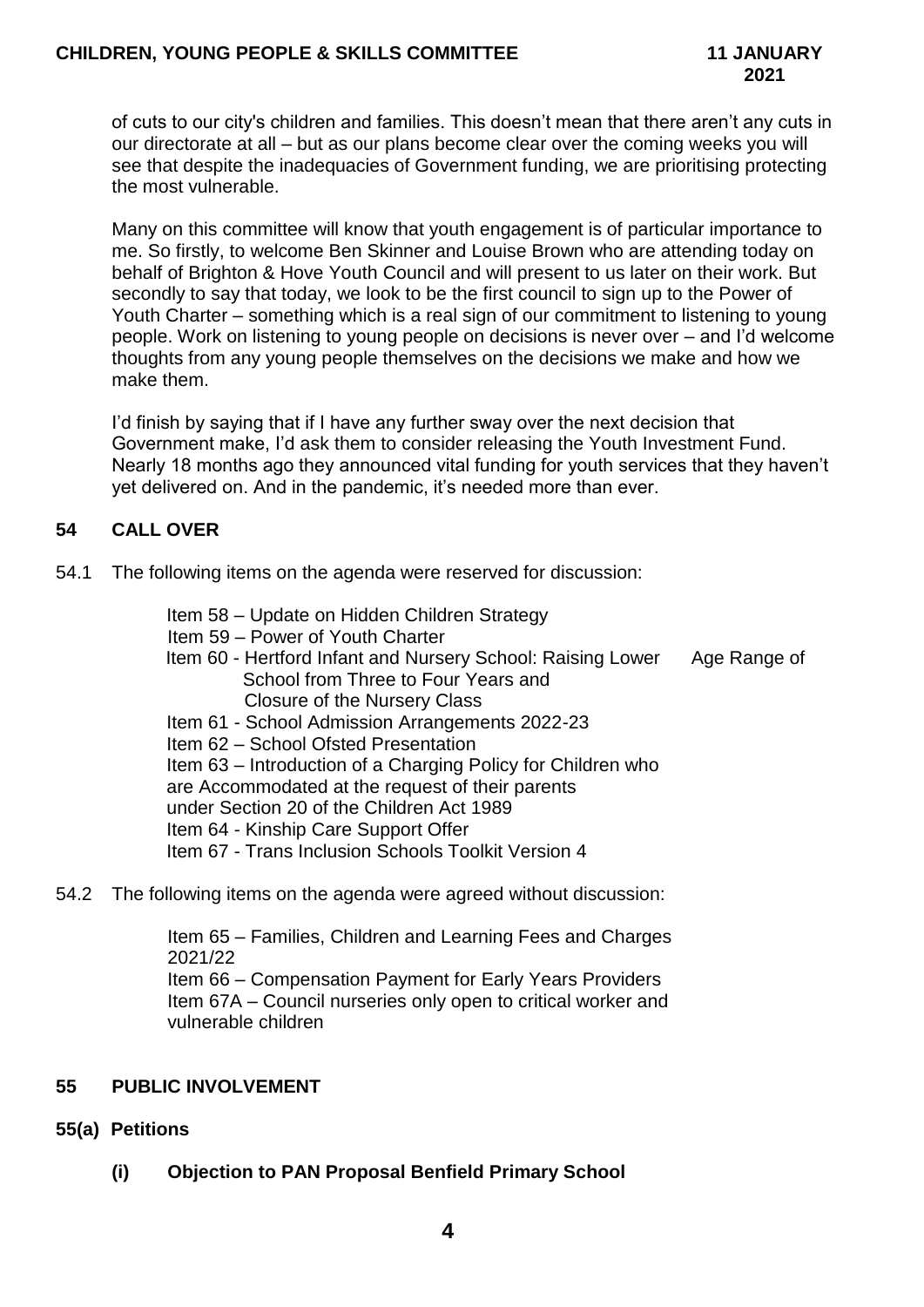55.1 Mr S Theobald presented a petition on 'Objection to PAN Proposal Benfield Primary School'. The wording of the petition was:

*We the undersigned petition Brighton & Hove Council to reject the proposal to reduce the number of pupil places, based on a number of arguments already submitted to the council, through both consultation and follow up correspondence.* 

*We strongly object to the proposal, we have already petitioned (successfully) against this in 2017 and we want to reiterate as before, that Benfield primary, which is stronger now than ever, is a child centric, well run, successful school that provides the diversity and choice that we need in this area*.

55.2 The Chair gave the following response:

There is already a report on this matter on the agenda today - Item 61 – *School Admission Arrangement 2022/23* and I therefore suggest that this petition is noted.

55.3 **RESOLVED:** That the Petition be noted.

## **(ii) Closure of Hertford Infant Nursery**

55.4 Ms G Lain and Ms G Austen presented a petition on 'Closure of Hertford Nursery'. The wording of the petition was:

*Reconsider the closure of Hertford Infants Nursery Provision in September 2021.*

## *Why is this important?*

*The nursery is an integral part of a child's education and means that each child in the local area can attend the same site when they start nursery age 3 through to when they transfer to junior school. Transition becomes easier as friendships span through from the nursery setting into the infants. The nursery also offers the option of 15 free hours over term time, ensuring parents and carers can avoid additional costs which private settings often incur.*

*There are also plenty of families ready and waiting to use the existing provision and also those that would be happy to consider nursery and reception children coming together in their education setting if this helps keep the nursery open*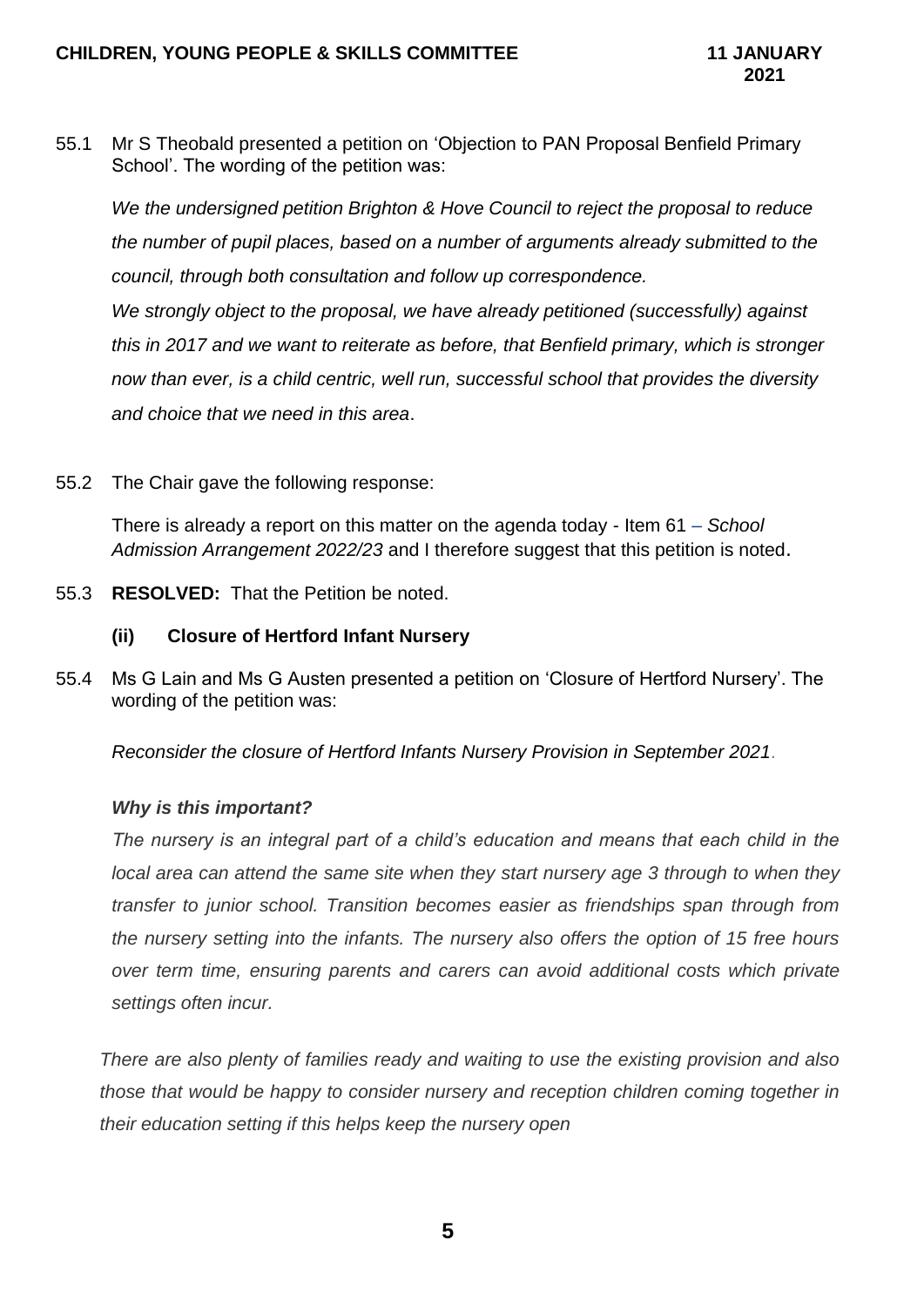55.5 The Chair gave the following response:

There is already a report on this matter on the agenda today - Item 60 - *Hertford Infant and Nursery School: Raising Lower Age Range of School from Three to Four Years and Closure of the Nursery Class* and I therefore suggest that this petition is noted.

### 55.6 **RESOLVED:** that the Petition be noted

### **(iii) Reduce the Costs of Secondary School Uniform in Brighton & Hove.**

55.7 This petition had been presented by Ms E Daniels at Full Council held on 17 December 2020 and referred to this Committee. The wording of the petition was:

*In our city, we already had some areas with high levels of child poverty. The economic impacts of the COVID crisis have made this situation even worse. 33,000 people were furloughed in our city and by June 2019 the numbers of households on Universal Credit had risen from 5,860 in February 2019 to 14,180 in May 2019.*

*Secondary schools in Brighton and Hove have branded items which you can only source*  from a single supplier. My daughter's school have branded PE socks at £7 a pair, white *polo neck shirts with a tiny logo at £8.95 (available for £4 on the high street without the logo). Without the branding you can save nearly £40. In addition, people need to have multiple items such as 2 or 3 polo necks to send their kids to school clean and smart.*

We challenge the heads to reduce the number of items with branding on to save hard *pressed families money. No new uniform should cost more than £55 for mandatory items. Poverty means that every penny spent on uniform is taken from something else that child needs. Providing discounts using pupil premium helps, but that could be spent on enrichment such as free school trips.*

*Please listen to the city's families and act.*

55.8 The Chair gave the following response:

An officer report will be provided for the next CYPS Committee in March 2021 as agreed at Full Council, and I therefore suggest that the Petition be noted.

55.9 **RESOLVED:** That the Petition be noted.

#### **55(b) Written Questions**

55.10 There were none.

## **55(c) Deputations**

55.11 There were no Deputations.

## **56 MEMBER INVOLVEMENT**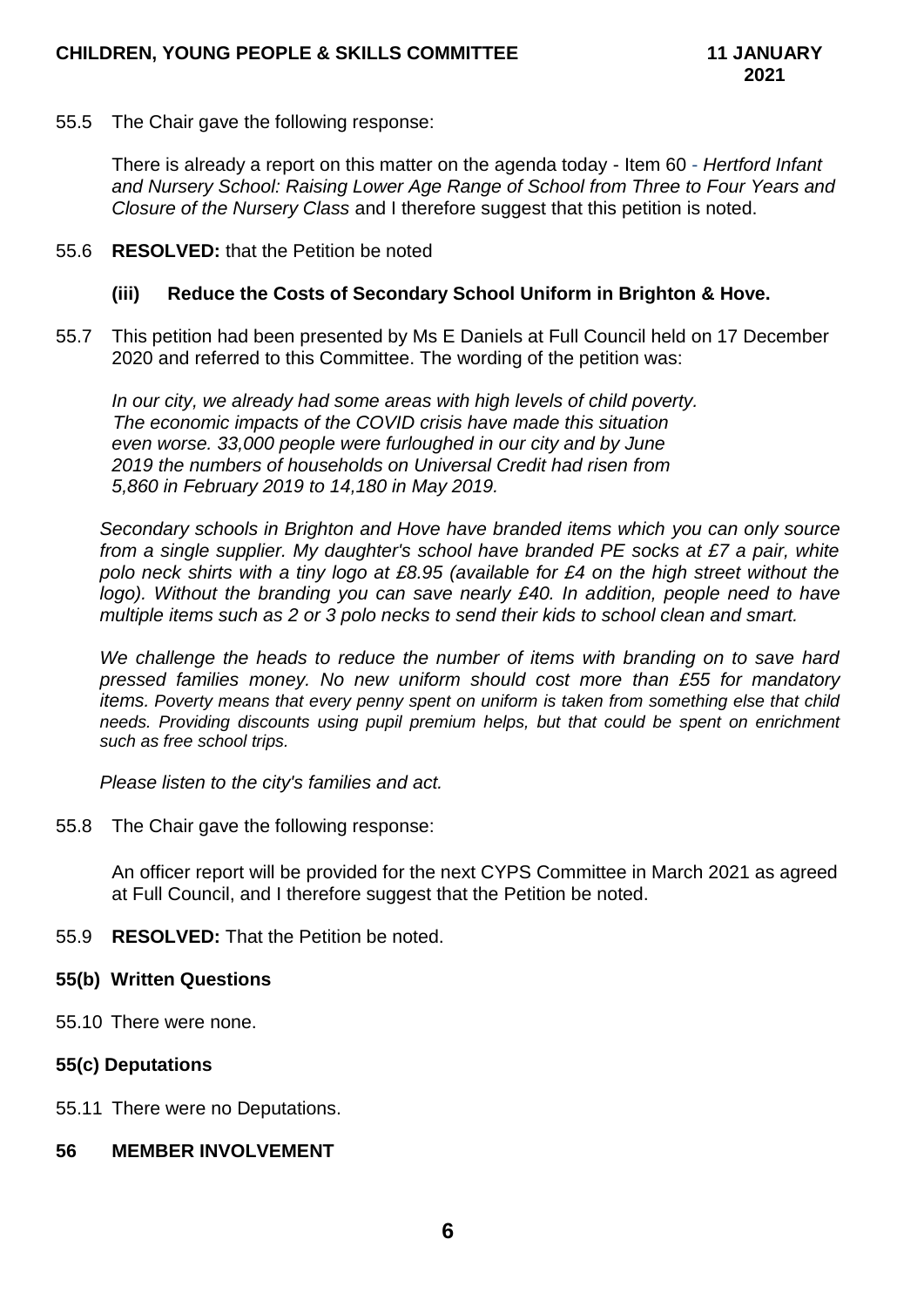## (a) **Petitions**

56.1 There were none

### (b) **Written Questions**

56.2 There were none

(c) **Letters**

56.3 There were none

#### **Notices of Motion**

## **(i) Power of Youth Charter**

- 56.4 The Notice of Motion had been proposed and debated at Full Council on 17 December 2020 and had then been referred to this Committee.
- 56.5 The Chair noted that Item 59 'Power of Youth Charter' related to this matter and therefore suggested that the Notice of Motion and issues agreed by Full Council be noted.
- 56.6 **RESOLVED**: That the Committee agreed to note the Notice of Motion and the issues agreed by Full Council.

## **(ii) Supporting Schools Through the Pandemic**

- 56.7 The Chair stated that they had agreed to accept a late Notice of Motion and asked Councillor Nield to present it.
- 56.8 Councillor Nield introduced the Notion of Motion which stated:

#### *This committee welcomes the Government's*

 *announcement on Monday 4 January that schools would move to remote*  learning for a further lockdown period, for all except vulnerable children and the *children of critical workers*

 *decision to cancel SATs, GCSEs and A Level examinations this year and commitment to a different method of assessment from last year's widely criticised algorithm*

## *The committee notes the:*

 *Government have allowed individual providers to make decisions on how they will assess BTECs*

 *impact of moving education online which brings significant challenges for learning and the wellbeing of pupils*

*Therefore, this committee requests:*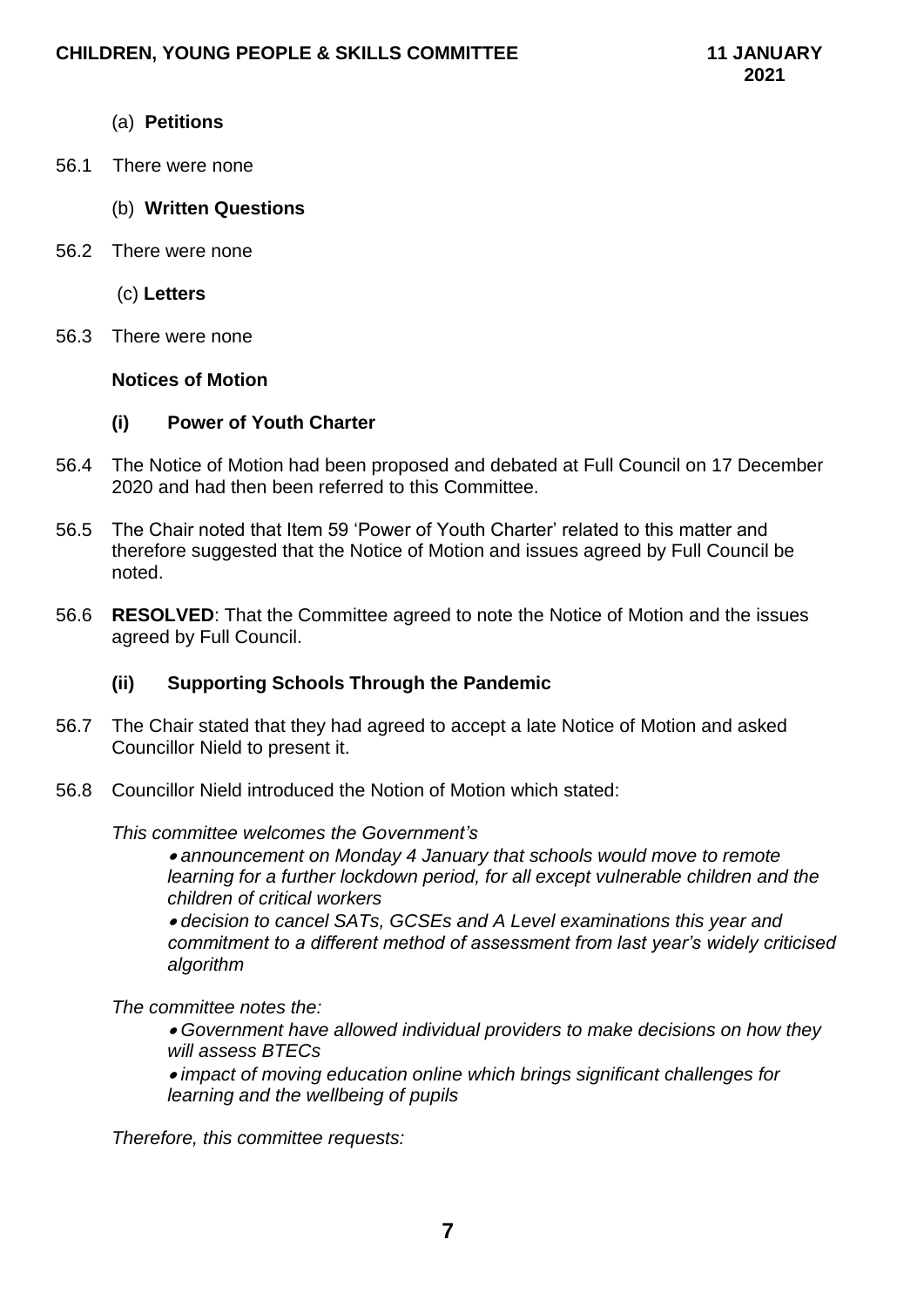*1 A report at the March committee detailing how the Council, schools and other providers are responding to the pandemic, including through supporting home learning, and access to food and devices*

*2. That the Director of Families, Children and Learning writes to the Secretary of State and the Shadow Secretary of State for Education requesting that:*

*o School and nursery staff are prioritised for vaccination, along with critical workers who support children and young people, such as social workers and youth workers*

*o Schools receive additional funding to address increased costs from the pandemic such as increased cleaning costs, which they can currently only claim under strict criteria for the last lockdown period and increased use of supply staff*

*o BTEC exams are cancelled in line with GCSE and A-Levels, and other forms of safe and fair assessment are considered*

*o Additional funding is issued to NHS trusts to increase mental health and wellbeing support*

- 56.9 Councillor Allcock seconded the Notice of Motion.
- 56.10 **RESOLVED:** That the Committee agreed to the requests as set out in the Notice of Motion.

## **57 SEND SUMMER AND HALF TERM ACTIVITIES**

- 57.1 Ms Zoe Ansty (Manager of BHCC Outreach Service) and Ms F England (Parent and Carers Council (PaCC)) gave a presentation on activities held during the Summer holidays and October half-term in 2020 for children and young people with SEND. The Committee were advised that due to the ongoing pandemic it had been highlighted by PaCC that there was a need for an increase in the availability of holiday activities. This led to a city-wide development of activities through the voluntary sector, Brighton & Hove City Council and PaCC partner groups. The activities were funded by combining budgets from within the Families, Children & Learning Directorate. The activities provided included various sports events, day trips for families, kayaking, circus workshops and play sessions as well as online activities such as music workshops and peer support sessions. In total 92 different events were held during the summer, which were attended by over 203 people from the ages of 5 to 25, and during the half term multi-sport activities were held at Mouslecoomb Primary School which were attended by 53 people from ages 6 to 18. It was noted that both the summer and half term activities were attended by more males than females and the reasons for that would be looked at when future activities were planned to encourage more females to attend. The families and young people fully supported the provision and said that attending the provision had many benefits including allowing them to meet up with their friends, helping to reduce isolation, gave the young people something to look forward to, provided exercise and allowed them to take part in activities which were different from the norm. For the families of the young people it provided support during the holidays and gave some respite to parents and carers.
- 57.2 The Chair was pleased to announce that Brighton & Hove City Council had been allocated just under £800k in the Holiday Activity and Food Programme. This programme aimed to make free places available to children who were eligible for free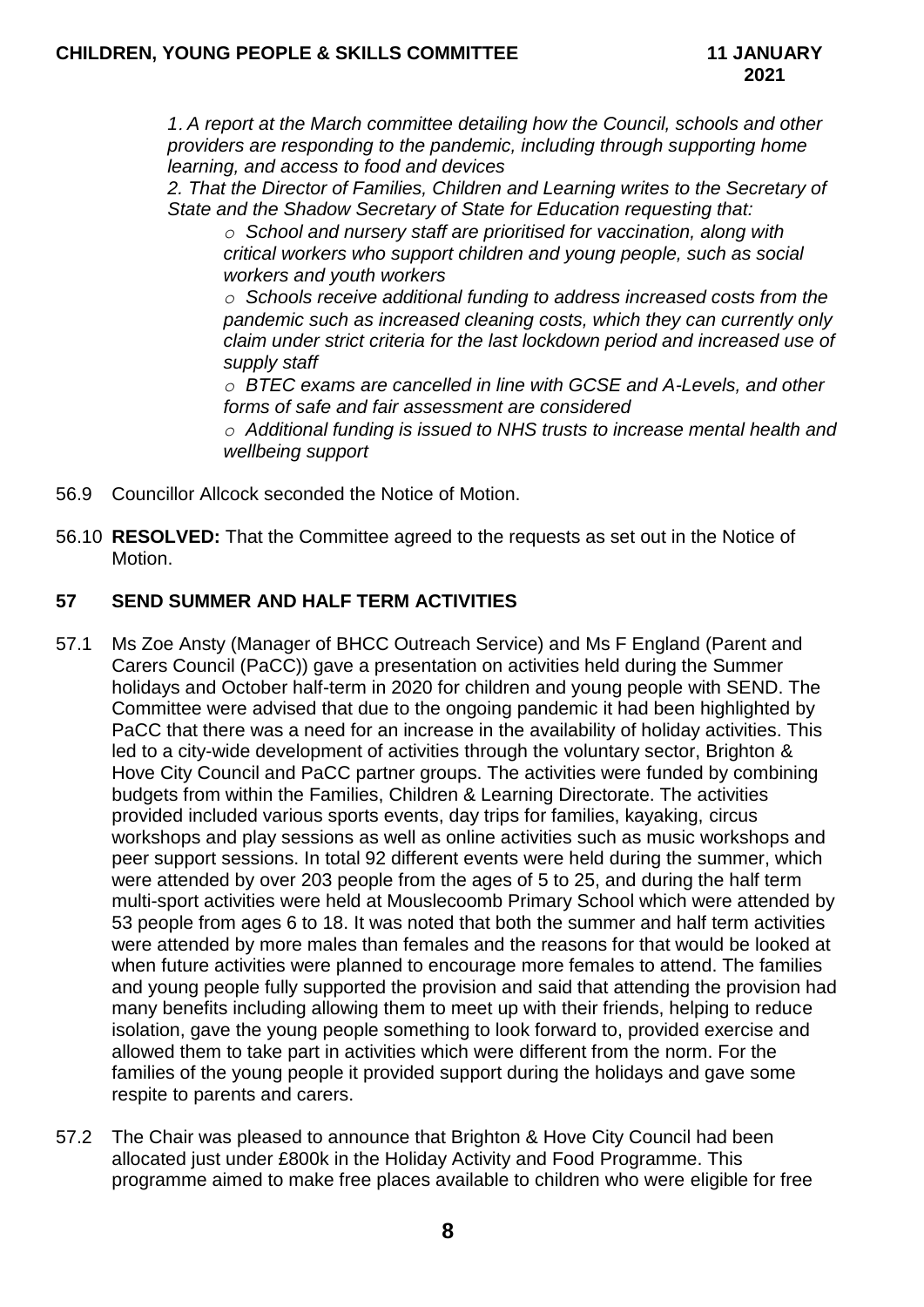school meals, and would be the equivalent of four hours a day for four days a week for six weeks of the year. As a Local Authority there was some flexibility on how the provision would be delivered and so it was hoped that some of that funding could be used to offer further activities in the future.

- 57.3 The Chair thanked Ms Ansty and Ms England for the interesting presentation.
- 57.4 **RESOLVED:** The Committee agreed to note the presentation.

## **58 UPDATE ON THE HIDDEN CHILDREN STRATEGY**

- 58.1 The Committee considered the report of the Executive Director Families Children & Learning which provided an update on the Hidden Children Strategy that was brought to the Children Young People & Skills Committee on 17 September 2018. The report was introduced by the Head of School Organisation and was joined by Ms D Boyd from PaCC, Ms R Cook (Amaze) and Ms M Banks (Asc-Mascot) who spoke on their own experiences.
- 58.2 Councillor Hills noted the rise in the number of children who were home educated, and that some of those would be vulnerable children, and asked if a full Equalities Impact Assessment (EIA) would be undertaken when the new officer was in place. The Head of School Organisation confirmed that would be done. She noted that some children did fall through the net and so had an incomplete schooling and asked if there would be a catch-up procedure in place to assist them. The Head of School Organisation said that it would depend on each child, but they would be supported to return to school and officers would sign-post families to assistance which was available.
- 58.3 Mr Muirhead asked how the Local Authority could ensure that any impact Covid may have on the hidden children agenda was kept to a minimum. The Head of School Organisation said that there would be a focus on minimising the impact of Covid and would be something which the Steering Group would look closely at. Mr Muirhead noted that whilst the term 'hidden children' was widely used it also had the possibility of alienating some parents and stakeholders and asked if the language used could be reviewed. The Head of School Organisation said he aware of those concerns and confirmed that the terminology would be reviewed.
- 58.4 Councillor Brown said that it was important to have more contact with families of hidden children to ensure that they were receiving the required level of education, but noted that the Local Authority did not have the right to enter those family's home without being invited in and hoped that person in the new role would be able to have more contact with those families. The Head of School Organisation agreed and said that officers would continue to engage with all home-educated children.
- 58.5 Councillor Nield noted that the most common reason cited by parents or carers for electing to home educate their child(ren) was due to health concerns related directly to Covid-19, and asked how many of those parents had a general concern about their children being exposed to the virus and how many were worried because their children had a specific medical condition such as asthma and so would be more vulnerable, and how many parents/carers were likely to allow their children to return to school once the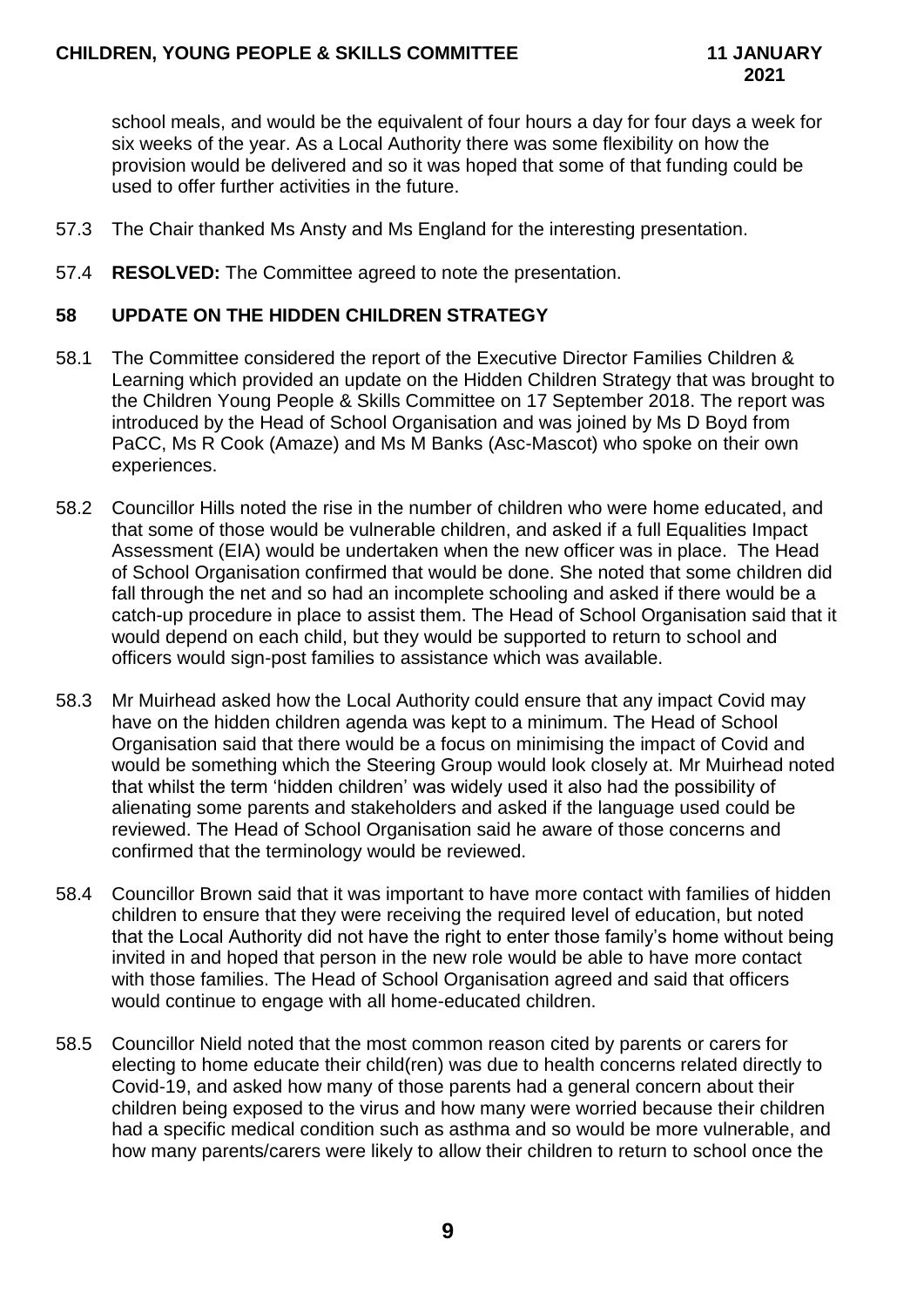pandemic was over. The Head of School Organisation said he didn't have that information but would provide after the meeting.

- **58.6 RESOLVED:** That the committee
	- (i) Noted the progress on the original hidden children strategy as detailed in the report and in Appendix 1.
	- (ii) Noted the actions being taken to recruit to a the new post of hidden children officer and the future focus on early identification and support, preventative and restorative action, re-engaging pupils who have been out of education and the monitoring and tracking of children and young people at risk of becoming hidden.

## **59 POWER OF YOUTH CHARTER**

- 59.1 The Committee considered the report of the Executive Director Families Children & Learning regarding the Power of Youth Charter. The report was introduced by the Integrated Team for Families Manager and was accompanied by Ben Skinner and Louise Brown who are members of the Youth Council and who explained why they felt the Charter was important. The Committee were advised that the word 'appropriate' was missing from the end of Recommendation 2.3.
- 59.2 Councillor Lloyd said he supported the initiative to mentor young people and felt that it would be beneficial to all parties.
- 59.3 Councillor Allcock said he was in favour of mentoring and asked Louise and Ben whether they felt young people would want to have some input into other Committee run by the Council, and how people from disadvantaged backgrounds could be included more. Louise said that many children were interested in politics and suggested that going into schools to speak to pupils to talk about youth participation, and publishing information on social media would be useful. Young People would be interested in joining all the committees. Ben agreed and said that it was important to bridge the gap between the Youth Council and the Council, and more information on the Council's website would be very useful.
- 59.4 Councillor Hills also supported the idea of mentoring and said that it would be beneficial to everyone to have young people's voices heard when decisions were being made at committee meetings. It was important to encourage as many children to be involved and asked what social media platform would be best to use. Ben suggested that all social media platforms could be used, but many young people used Instagram and noted that the Youth Parliament had an Instagram page.
- 59.5 Councillor McNair said he would be happy to mentor a young person.
- 59.6 Mr Muirhead said that the voluntary youth sector full supported the Power of Youth Charter and meaningful engagement with young people would have lasting gains for everyone in the City.
- **59.7 RESOLVED:** That the Committee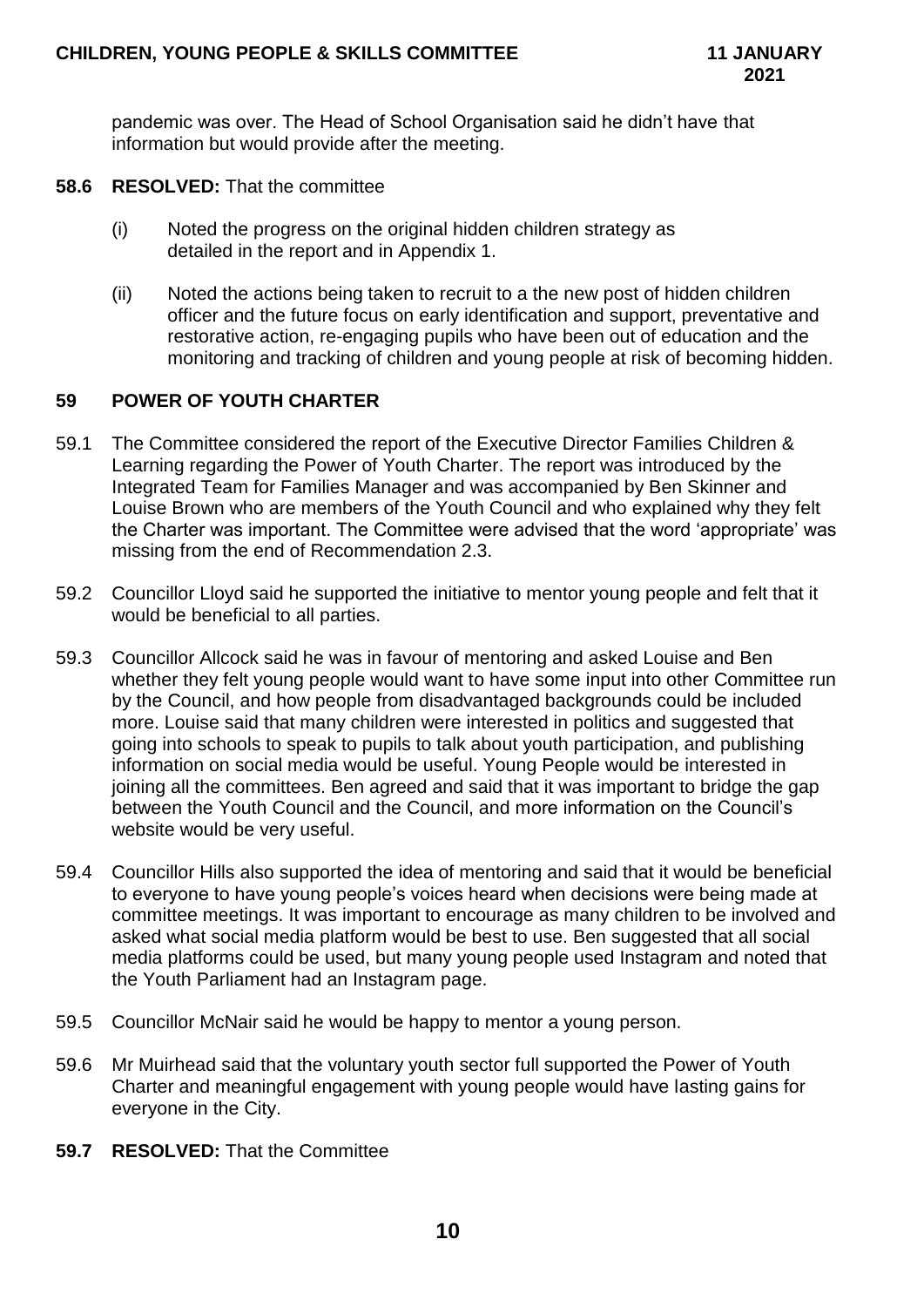- (i) Noted the purpose of the Charter and agreed to sign up to this on behalf of the Council;
- (ii) Agreed to regularly monitor progress made towards actions it would take to deliver on the Charter commitments;
- (iii) Agreed to Councillors being invited to mentor young people wanting to learn how to be more involved in local politics and offer opportunities to shadow them where appropriate.

### **60 RAISING LOWER AGE RANGE OF HERTFORD INFANT AND NURSERY SCHOOL FROM THREE TO FOUR YEARS AND CLOSURE OF NURSERY CLASS**

- 60.1 The Committee considered the report of the Executive Director Families Children & Learning regarding raising the lower age range of Hertford Infant School from three to four years and the closure of the Nursery Class. The report was introduced by the Childcare Strategy Manager who was joined by Ms Z McGuigan (Head Teacher) and Ms R Attwell (Governing Body).
- 60.2 Councillor Nield asked if there would be sufficient nursery provision in the local area offering free nursery places if this one closed and was advised that there was alternative provision in the local area.
- **60.3 RESOLVED:** That the committee confirmed the proposal contained in the statutory notice to raise the lower age range by one year from three to four years and close the nursery class at Hertford Infant and Nursery School with effect from 1st September 2021.

## **61 SCHOOL ADMISSION ARRANGEMENTS 2022/23**

- 61.1 The Committee considered the report of the Executive Director Families Children & Learning regarding the proposed school admission arrangements for the City's schools, for which the Council is the admission authority, for the academic year 2022-23. The report was introduced by the Head of School Organisation.
- 61.2 Councillor Brown accepted that it was always a difficult decision to reduce the Published Admission Number (PAN) for a school and accepted that the recommendations in the report had not been taken lightly. The Conservative Group would support the reduction in PAN for most of the schools listed in the report but did not agree with reducing PAN for West Blatchington Primary School. The report states that if the PAN were lowered there be insufficient places for 3 pupils living in that area should all pupils express a preference to attend their local school. In addition, West Blatchington Primary has only just reopened in their new building and should be given at least one further year to see if its popularity and numbers increase, and it was the only primary school in the City to have an autistic spectrum unit.
- 61.3 Councillor Simson agreed with Councillor Brown's comments and said that West Blatchington had only been operating on its new site for one year and the Council did promote local schools for local children, and if the PAN was reduced that may not be possible. She asked what help the school had been given to the school to increase its pupil numbers. The Head of School Organisation said that officers had been supporting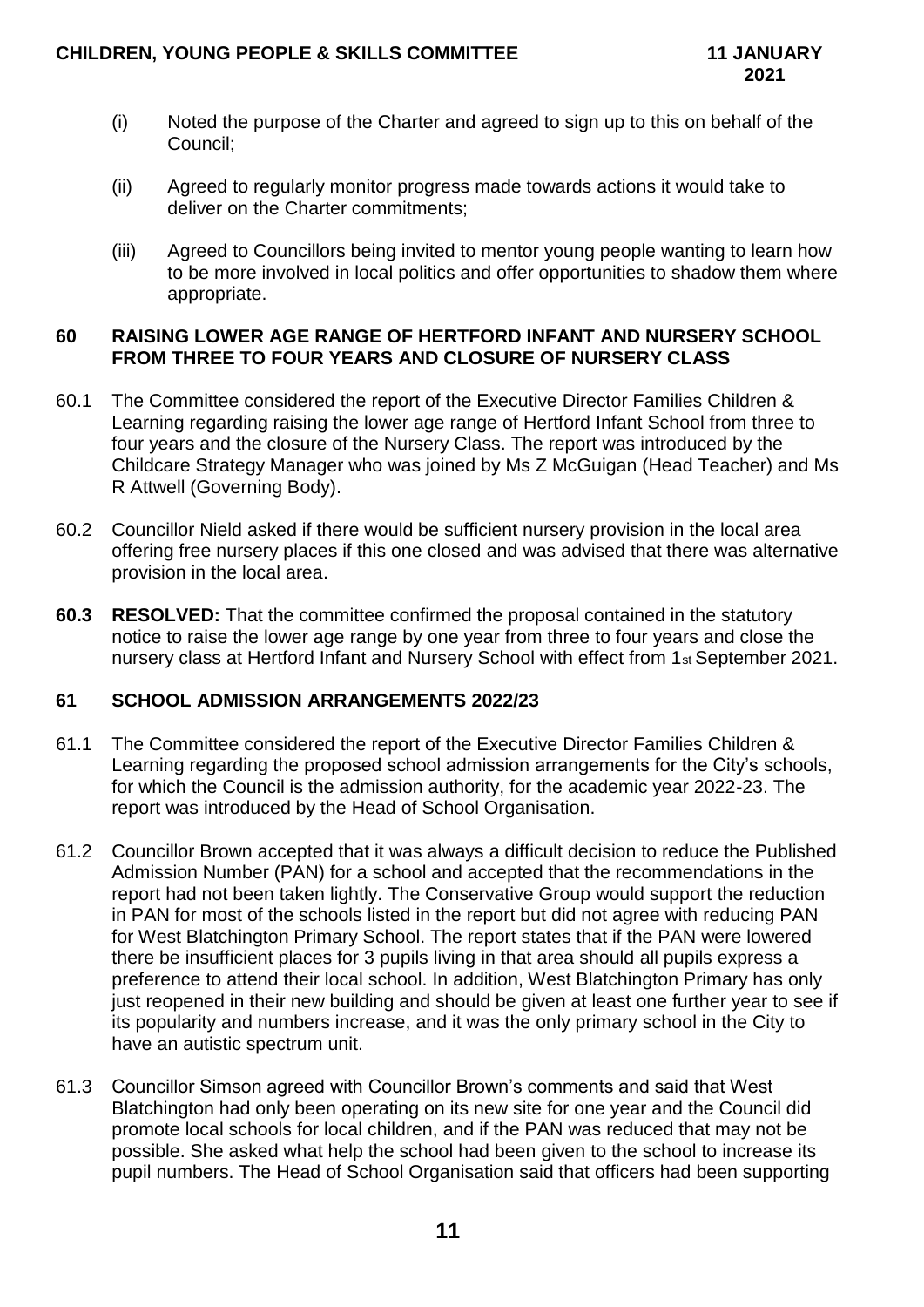the Head Teacher and Governors, but it was not possible to recommend one school over another to parents and carers.

- 61.4 Councillor Hills noted that reducing the PAN was not a reflection on how well a school was performing, and if the decision was taken to reduce the admission number the infrastructure would still be in place to increase the PAN in the future if needed. If action were not taken now the Schools Adjudicator may get involved and schools may be closed
- 61.5 Councillor Hamilton said that this was a difficult decision for Councillors to make but there were too many places for the number of children in the city, and if the admission numbers was not reduced at some schools it would be necessary to close schools and it would then be very difficult to open them again if additional places were required.
- 61.6 The Chair noted that some schools on the list were agreeable with the reduction in PAN and that some of the consultation meetings had been less well attended than others and confirmed that she had attended at least one of the consultation meetings at each of the schools.
- **61.7 RESOLVED:** That the Committee
	- (i) Agreed to make no changes to the council's school admission arrangements or secondary school catchment areas, except for the changes listed in subparagraphs 2.2- 2.10 in the report, which would result in a reduction in the total of primary school places in the city by 240 places and a reduction of secondary school places by 120 places;
	- (ii) Agreed to a change to the Published Admission Number (PAN) for Balfour Primary School from 120 to 90 pupils;
	- (iii) Agreed to a change to the Published Admission Number (PAN) for Benfield Primary School from 60 to 30 pupils;
	- (iv) Agreed to a change to the Published Admission Number (PAN) for Brunswick Primary School from 120 to 90 pupils;
	- (v) Agreed to a change to the Published Admission Number (PAN) for Downs Infant School from 120 to 90 pupils;
	- (vi) Agreed to a change to the Published Admission Number (PAN) for Goldstone Primary School from 90 to 60 pupils;
	- (vii) Agreed to a change to the Published Admission Number (PAN) for Moulsecoomb Primary School from 60 to 30 pupils;
	- (viii) Agreed to a change to the Published Admission Number (PAN) for Stanford Infant School from 90 to 60 pupils;
	- (ix) Agreed to a change to the Published Admission Number (PAN) for West Blatchington Primary School from 60 to 30 pupils;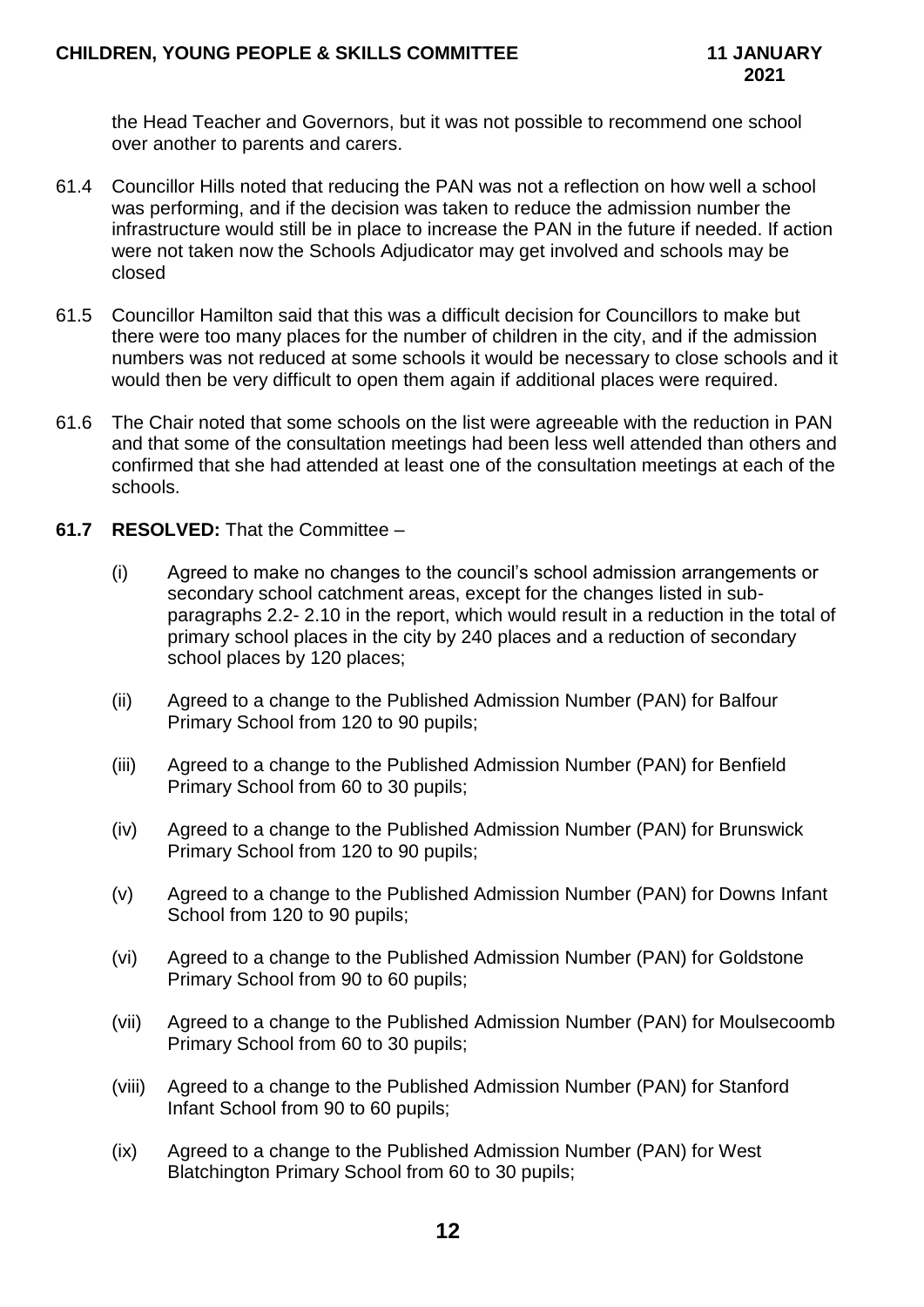- (x) Agreed to a change to the Published Admission Number (PAN) for Hove Park School from 300 to 180 pupils;
- (xi) Agreed to make no change to the co-ordinated scheme for admissions or to the "relevant area".

## **62 SCHOOL OFSTED PRESENTATION**

- 62.1 The Head of Education Standards & Achievement and the Head of Early Years and Strategic Lead for Whole Family Working provided an update on the latest Ofsted inspections for schools in the City.
- 62.2 The Head of Education Standards & Achievement advised the Committee that the normal inspection regime was still suspended by Ofsted. However last term interim visits did take place at four schools: St Bartholomew's CE Primary, Hertford Infant, Moulsecoomb Primary School and St Joseph's Catholic Primary School. These were visits which commented on children's return to schools but made no judgement. Three of those reports had been published and the final one, for Hertford Infant, would be published in due course. Ofsted announced in December that this term they would start monitoring visits for 'Requires Improvement' and 'Inadequate' schools and had issued guidance on how those visits would take place. The Head of Early Years and Strategic Lead for Whole Family Working added that it was similar for Early Years inspections in that they hadn't taken place, but there had been one interim visit to the Nest Nursery School, which had previously been graded as 'Requires Improvement' and they found that all identified actions had been met. The Council were waiting for further information from Ofsted on when and how inspections could recommence.
- **62.3 RESOLVED**: That the report be noted.

## **63 INTRODUCTION OF A CHARGING POLICY FOR CHILDREN WHO ARE ACCOMMODATED AT THE REQUEST OF THEIR PARENTS UNDER SECTION 20 OF THE CHILDREN ACT 1989**

- 63.1 The Committee considered the report of the Executive Director Families Children & Learning regarding the introduction of a Charging Policy for children who were accommodated at the request of their parents under Section 20 of the Children Act 1989. The report was introduced by the the Head of Safeguarding & Performance.
- 63.2 Councillor Grimshaw was pleased to note that the Head of Service may apply discretion on the payments made.
- 63.3 Councillor Hills said that this would always be a difficult decision for parents/carers to make and asked if officers worked with families to avoid the children going into care and asked why the number of children in this situation had increased. The Head of Safeguarding & Performance said that significant support was given to families. The increase in number was due to a number of reasons but was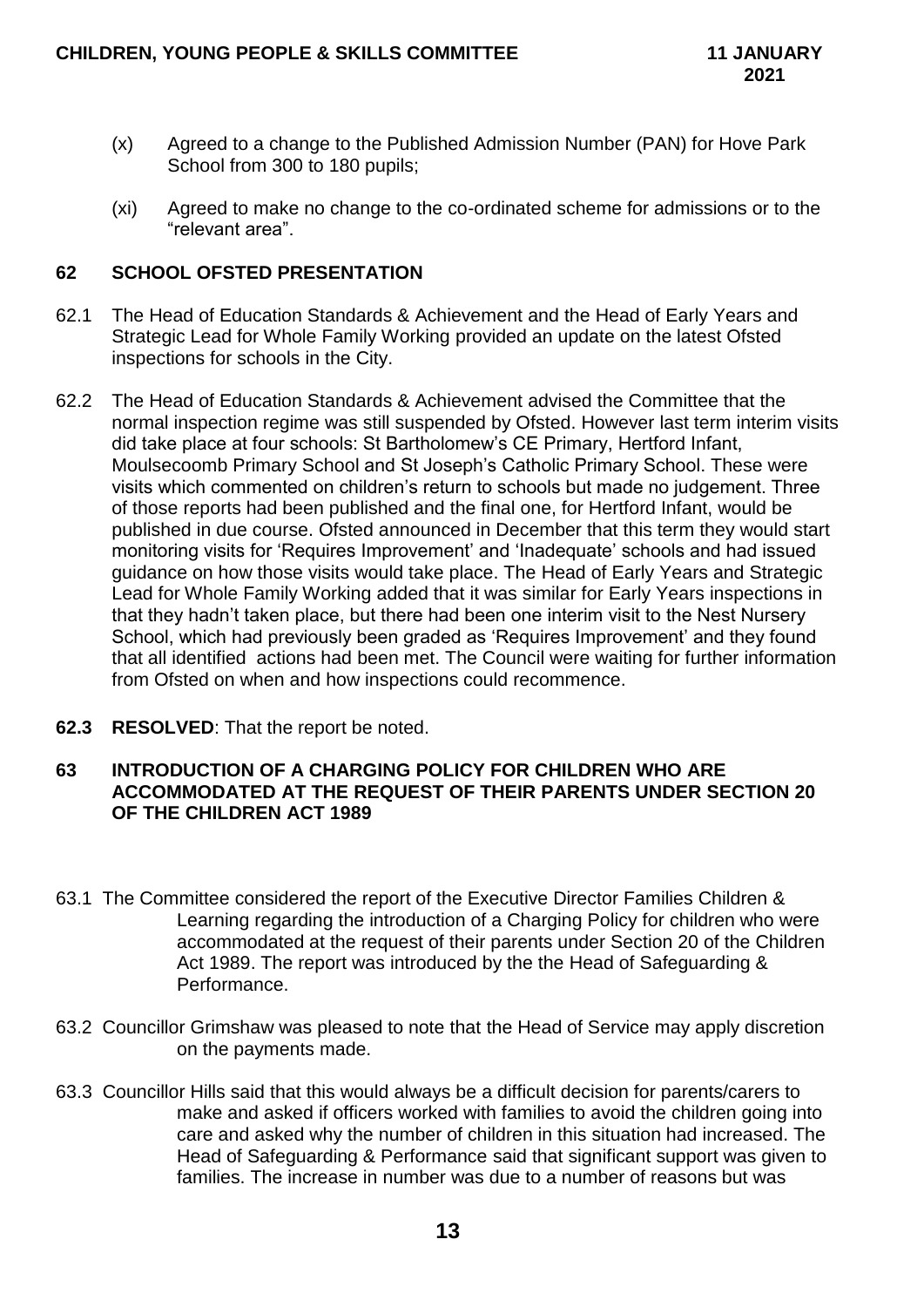sometimes due to a parental breakup and the child could not then be accommodated by either parent. Often the time children were in care was short.

63.4 The Chair noted that in the draft policy there was reference to 'County Council' and confirmed that that wording would be amended.

**63.5 RESOLVED:** That the Committee approved the introduction of the Charging Policy, pending ratification at Policy and Resource Committee, as set out in Appendix 1 to the report to seek to recoup partial costs in defined circumstances when a child becomes Looked After at the request of parents.

## **64 KINSHIP CARE SUPPORT OFFER**

- 64.1 The Committee considered the report of the Executive Director Families Children & Learning regarding the current support offer to Kinship Care and Family & Friends placements in Brighton and Hove. The report was introduced by the Head of Service - Fostering Adoption & Permanence.
- 64.2 Councillor Hills asked how long the process of moving from Foster Care to Kinship Care would take, and referred to paragraph 3.11 and asked if the 34 who had moved out of the care of the Local Authority onto Special Guardianship Orders and asked if that was from the 35 or 49. The Head of Service - Fostering Adoption & Permanence advised that the length of time taken would vary for each child and would depend on how long the care proceedings but there was a target of 26 weeks, but due to the current pandemic it was taking longer. The number of children was 34 out of 35.
- 64.3 Councillor Grimshaw asked if people undertook the additional training whether the enhanced money would continue permanently, and if they were receiving the additional money would that mean that the child would continue as being classed as 'in care' and have the support of a social worker? If that was the case, would the involvement of a social worker may be why people didn't go for the extra training. The Head of Service - Fostering Adoption & Permanence advised that the additional money would continue. With regard to not undertaking the training it was more the case that the carers defined themselves as family members rather than viewed as a foster carer and so did not want the close supervision of having a social worker.
- 64.4 Councillor Allcock noted that the Council was acknowledged nationally as an 'exemplar of good practice in its assessment and support to Kinship Carers' and asked what that meant. The Head of Service - Fostering Adoption & Permanence said that the Council were seen as doing their best, offering the right level of support and providing a good level of payment. CoramBAAF (family placement organisation) and the Department for Education have both visited Brighton & Hove to look at our processes. The Lawyer to the meeting added that the Council was not only cited as an exemplar of good practice but had also formulated best practice guidance which was published last year and had been endorsed by the Department for Education, the Association of Directors for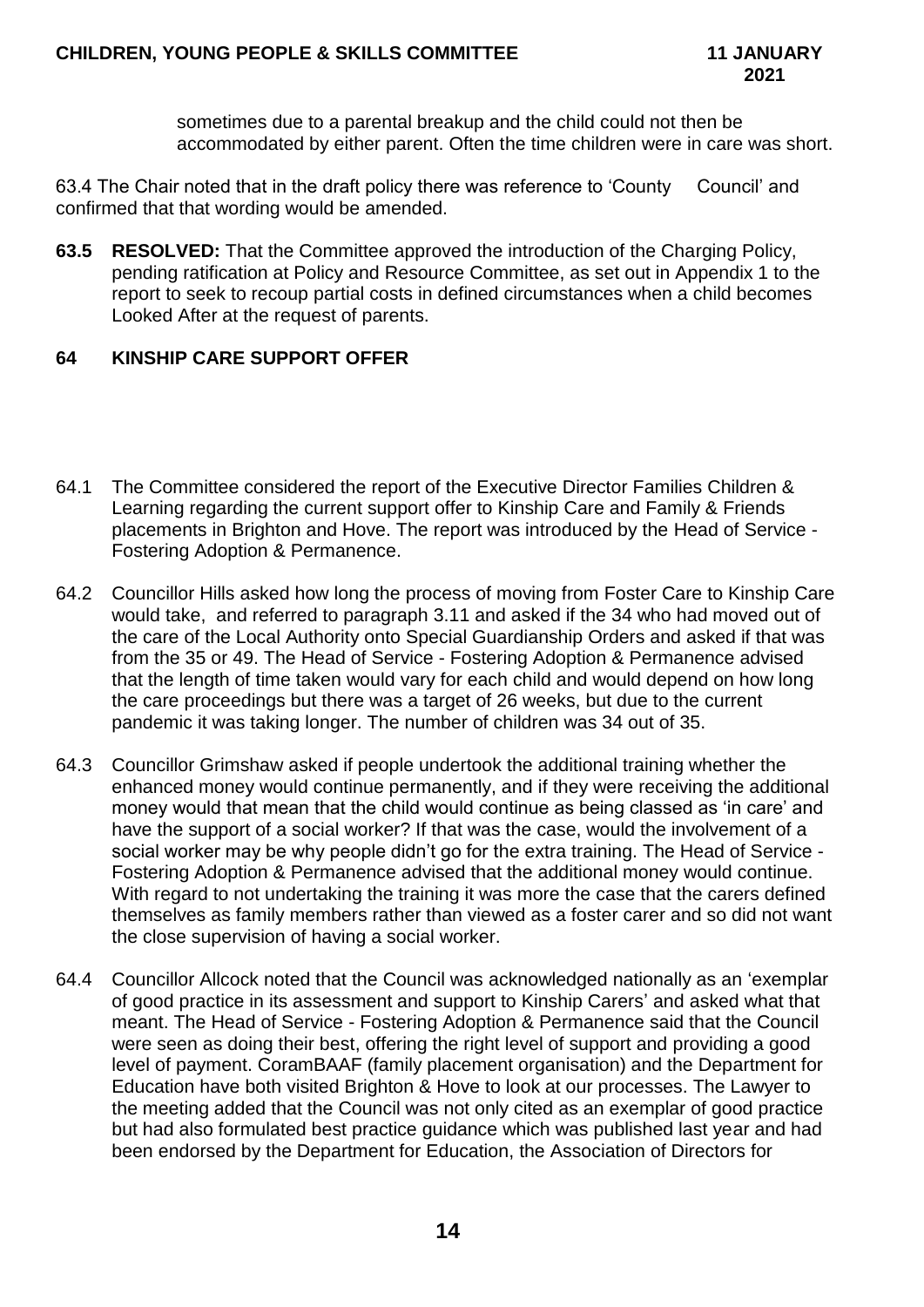Children's Services and the President of the Family Division and had changed practice nationally.

**64.5 RESOLVED:** That the Committee noted the report.

## **65 FAMILIES, CHILDREN AND LEARNING FEES AND CHARGES 2021/22**

65.1 The recommndations in the report were agreed without discussion.

## **65.2 RESOLVED:** That the Committee

- (i) Agreed the position on fees charged for nurseries as detailed in section 3.3 of the report;
- (ii) Agreed the position on fees and charges for Childcare Workforce Development as detailed in section 3.4 of the report;
- (iii) Agreed the position on fees and charges for the Early Years Quality Improvement Programme as detailed in section 3.4.7 of the report;
- (iv) Noted the position on the charges for school meals as detailed in section 3.5 of the report.

## **66 COMPENSATION PAYMENT FOR EARLY YEARS PROVIDERS - RECORD OF URGENT DECISION**

- 66.1 The recommndation in the report was agreed without discussion.
- **66.2 RESOLVED:** That the Committee noted the use of officer urgency powers by the Interim Executive Director, Families, Children & Learning to agree the recommendations for funding compensation payments for early years providers:
	- a. Providers of EYFE for two-year olds to be compensated at 100% of the difference between autumn 2020 hours, and an average of their total hours from autumn 2017, 2018 and 2019;
	- b. Private, voluntary and independent providers of EYFE for three and four year olds to be compensated at 60% of the difference between autumn 2020 and autumn 2019 hours and maintained providers (schools) to be funded at 100%;
	- c. The small number of childminders who may be eligible to apply for compensation will be considered individually.

## **67 TRANS INCLUSION SCHOOLS TOOLKIT (4TH EDITION)**

67.1 The Committee considered the report of the Executive Director Families Children & Learning which provided an update on the progress of version 4 of the *Trans Inclusion*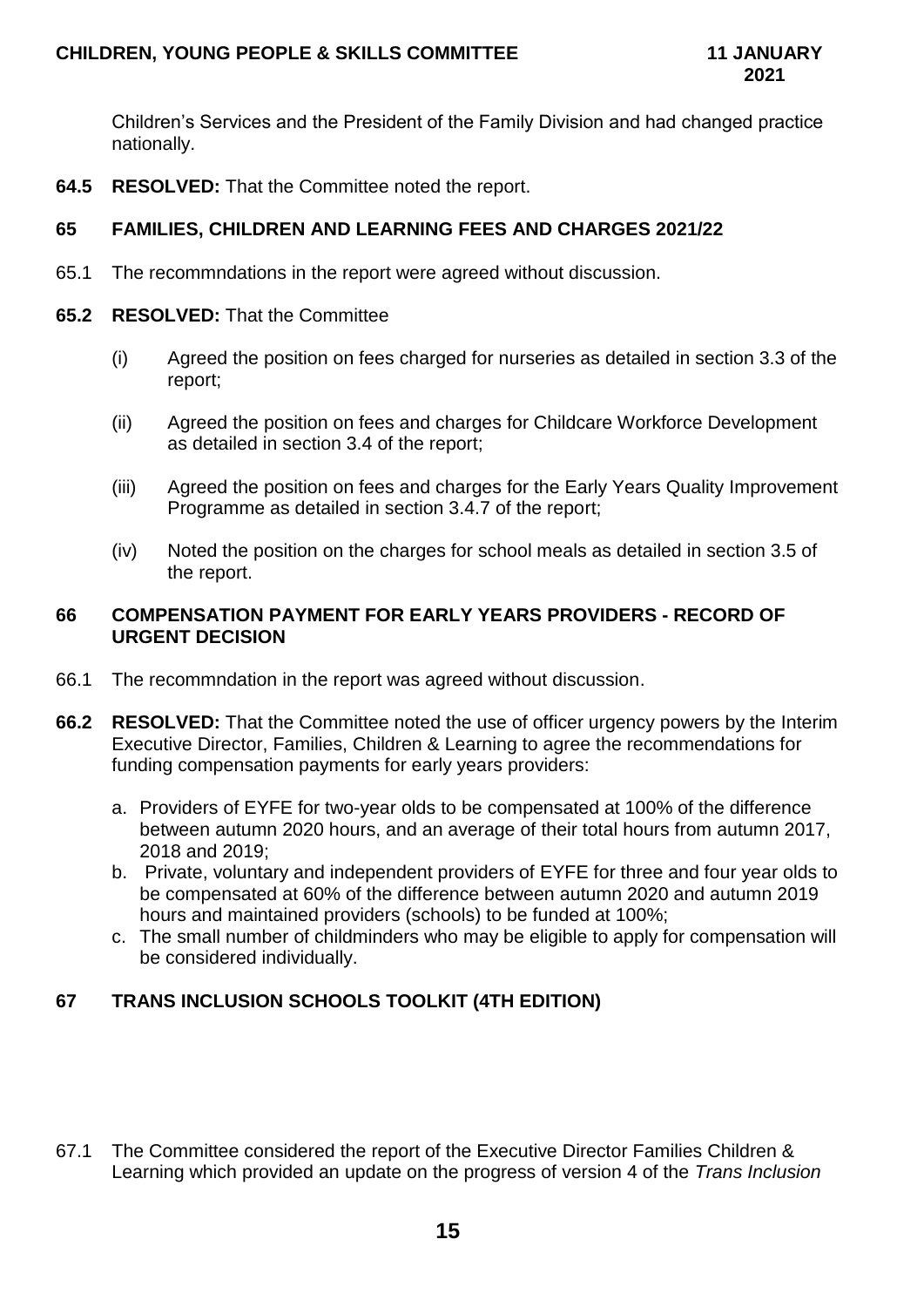*Schools Toolkit.* The report was introduced by the Partnership Adviser Health & Wellbeing and was accompanied by Mr R Gingell (Allsorts).

- 67.2 Councillor Grimshaw thanked Mr Gingell for attending the meeting and was pleased that the toolkit which was a valuable resource for schools who were supporting children.
- 67.3 Councillor Nield said that the toolkit was an important document for all children at school not just for those who were transitioning.
- 67.4 Councillor McNair said that he was a member of SACRE and thanked officers for ensuring that they had had an opportunity to feedback on the possible changes to the toolkit. He said that the document raised a number of issues including whether gender was socially constructed, some possible confusion between the words for 'sex' and 'gender' and the insistence that teachers use gender neutral language which he did struggle with. It was important that all Council documents were balanced and accurate, which he was sure this document would be and that they were inclusive of all children in their approach otherwise it could be undermined. He asked whether all members of different faith communities had responded to the consultation and asked if SACRE would have the opportunity to see the final document before it came back to this Committee. The Partnership Adviser Health & Wellbeing confirmed that there had been changes to the toolkit in response to the comments from the faith community, and she would send out the latest version to SACRE as requested.
- 67.5 Councillor Allcock said that the Toolkit was very good, and reviewing the document was helpful and gave an opportunity for debate on the issues covered. He was pleased to note that other local authorities now used this toolkit.

## **67.6 RESOLVED:** That the Committee

- (i) Agreed that the *Trans Inclusion Schools Toolkit* is needed to support schools in supporting trans and gender exploring children and young people;
- (ii) Noted the progress in reviewing the Trans Inclusion Schools Toolkit V4 and agree that it is released for wider consultation;
- (iii) Agreed that a final version of the report is presented to June 2021 CYPS committee for sign off.

## **67A Council Nurseries Only Open to Critical Workers and Vulnerable Children**

- 67.1 The recommndation in the report was agreed without discussion.
- **67.2 RESOLVED:** That the Committee noted the use of officer urgency powers by the Interim Executive Director, Families, Children & Learning to agree that Council nurseries should only be open to critical worker and vulnerable children from 7 January 2021.

## **68 ITEMS REFERRED FOR COUNCIL**

68.1 **RESOLVED:** That no items were referred to the next meeting of Full Council.